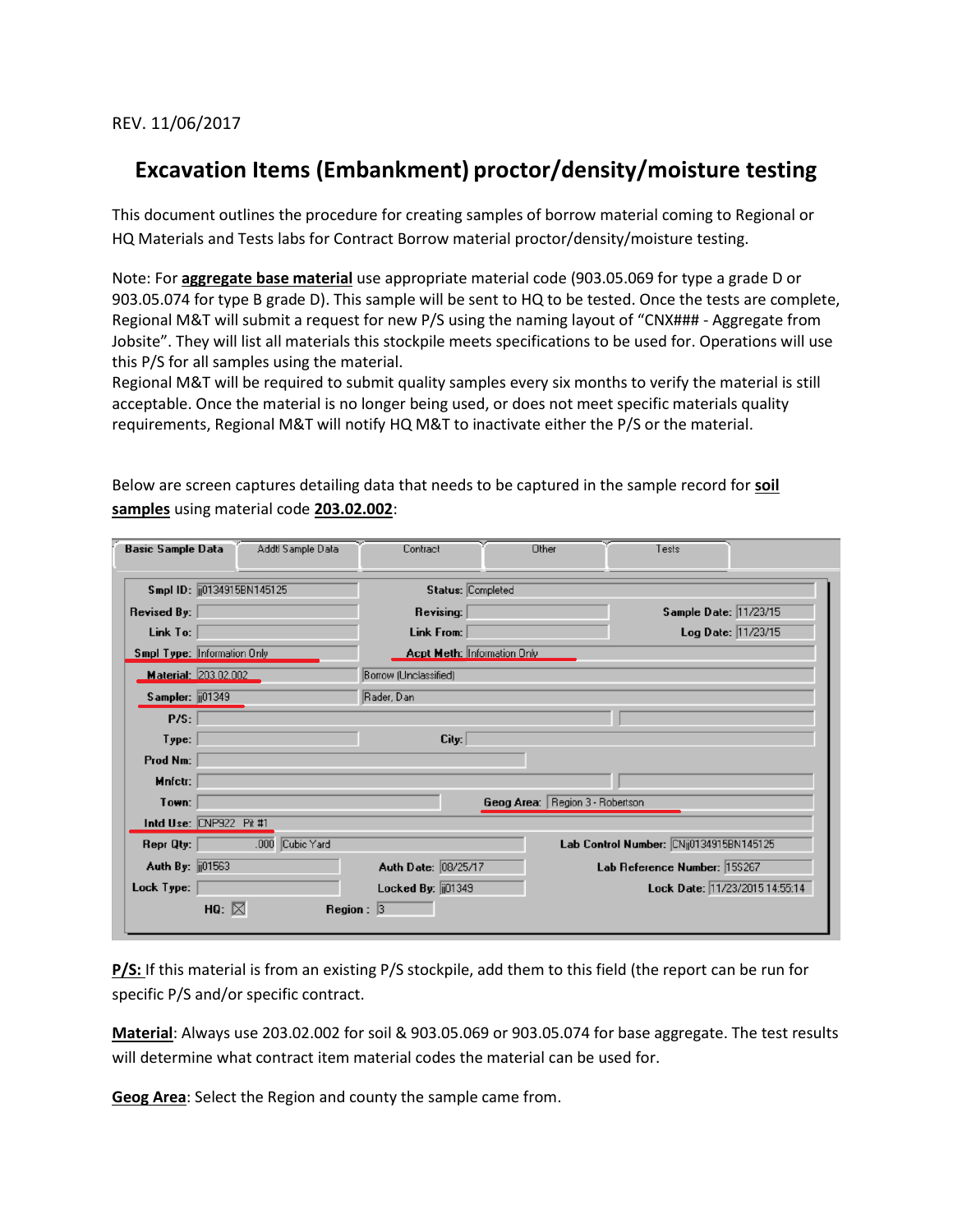**Intd Use**: list the contract number and any other data you would need for the location field of the report.

| Addtl Sample Data<br>Basic Sample Data        | Contract             | Other  | Tests                     |
|-----------------------------------------------|----------------------|--------|---------------------------|
| Smpl ID: ((0134915BN145125)                   | Buy American: I      | Spaces |                           |
| Regst By:                                     |                      |        | Witnessed By:             |
| Smpl Size:                                    | Spaces               |        |                           |
| <b>Dist from Grade:</b>                       | Spaces               |        |                           |
| Station: Site #1                              | <b>Offset: 400 R</b> |        | Reference:                |
| Smpld From: Batson Farm, Crestview School Rd. |                      |        |                           |
| Smpl Origin:                                  |                      |        |                           |
| <b>Control Type: Spaces</b>                   | <b>Cntrl Number:</b> |        | Seal Number:              |
| <b>Design Type: Spaces</b>                    | Mix ID:              |        |                           |
| Plant ID:                                     |                      |        | <b>Plant Type: Spaces</b> |

Enter enough data to tie down the location where the material was sampled from on the Addtl Sample Data tab. NOTE: the next page of this document shows where the info will show up in the BOE "Contract Soil & Aggregate Proctor Report" (RR019a)

| Basic Sample Data                                 | Addtl Sample Data |  | .ontract                                                     | ∐ther | ests |
|---------------------------------------------------|-------------------|--|--------------------------------------------------------------|-------|------|
| 1551632094530                                     |                   |  |                                                              |       |      |
| <b>Description</b><br>ype                         |                   |  |                                                              |       |      |
| DEST - TDOT Headquarters/Receiving Dock<br>619000 |                   |  |                                                              |       |      |
|                                                   |                   |  | Reconstruction on U.S. 27 (S.R. 29) from S.R. 61 in Roane Co |       |      |
|                                                   |                   |  |                                                              |       |      |

In order for the contract number to be available when running the proctor report, the contract must be entered on the "Other" tab.

NOTES FOR RUNNING REPORT RR019a:

1. The same info entered in the "Sampled From" field on the "Addtl Sample Data" tab on more than 1 sample linked to a contract, will make more than 1 test show on a page. This way you could have borrow and embankment show up on 1 page if you enter "jobsite" (or other matching word) in Sampled From field of multiple samples linked to the contract. See example of report with 2 locations at end of this document.

2. If you do not select a P/S, but a sample exists with a contract/material combo that matches what you use to generate your report, it will show up.

3. VERY IMPORTANT: In the "Review Sample" window of LIMS, there are check boxes for Approve or Authorize. If you select Approve, the sample will show up on the report. Plus you will be able to add additional contracts to the sample without having to unauthorize it then add the contract and reauthorize it.